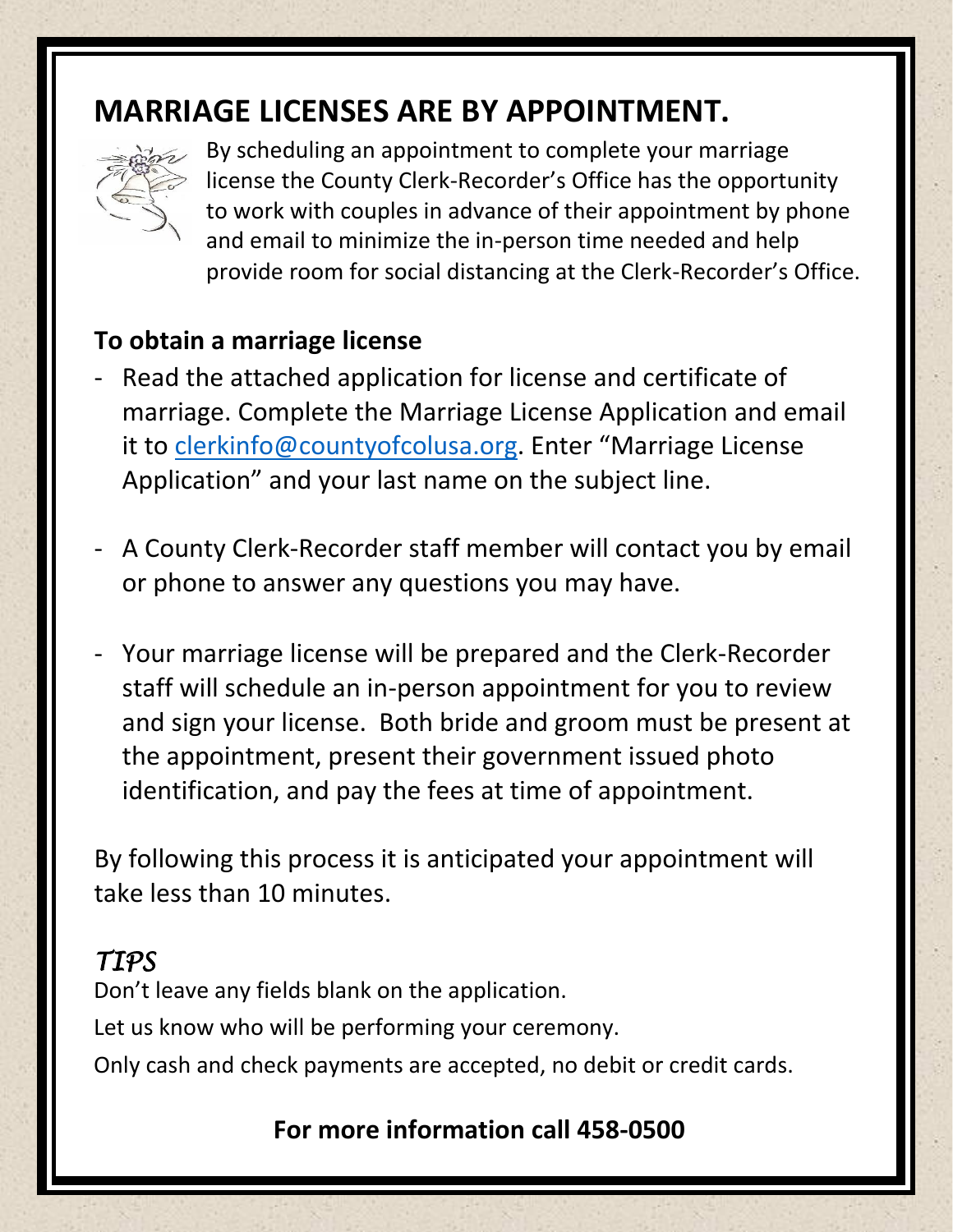#### **COLUSA COUNTY CLERK-RECORDER REGISTRAR 546 JAY STREET, SUITE 200 COLUSA, CA 95932 (530) 458-0500**

| <b>Marriage Fees</b>                                               |         | <b>Office Hours</b> | Acceptable Government issued ID (Not expired)         |
|--------------------------------------------------------------------|---------|---------------------|-------------------------------------------------------|
| License                                                            | \$56.00 | Monday - Friday     | <b>Driver's License</b>                               |
| Certified copy                                                     | \$17.00 | $8:30am - 3:30pm$   | <b>Identification Card</b>                            |
| Ceremony                                                           | \$30.00 |                     | Passport                                              |
| Cash, personal checks or money<br>order (no debit or credit cards) |         |                     | Other- ask about additional acceptable forms<br>of ID |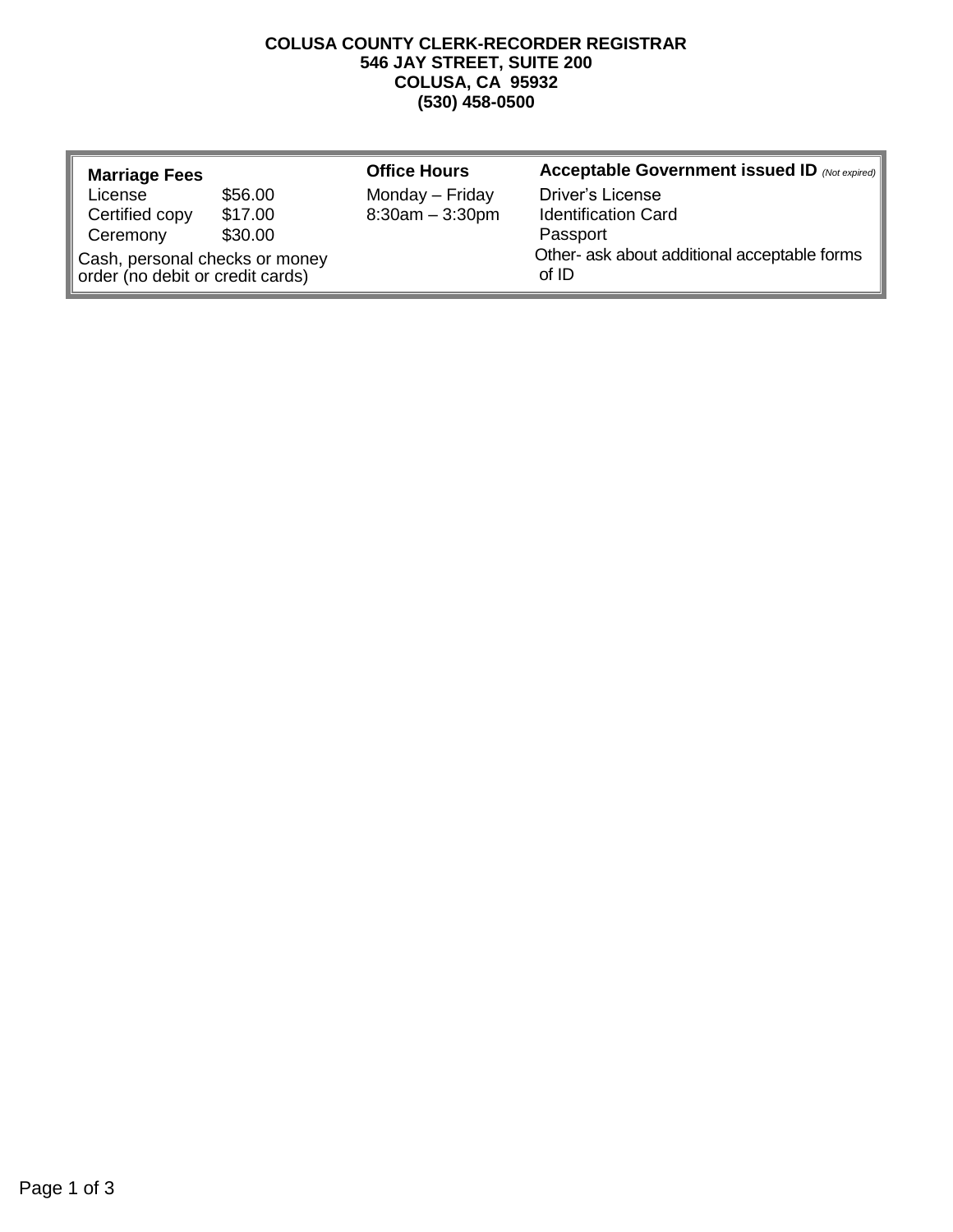#### **APPLICATION FOR LICENSE AND CERTIFICATE OF MARRIAGE PLEASE READ BEFORE COMPLETING APPLICATION**

#### **APPLICANTS MUST BE A LEAST 18 YEARS OF AGE, UNMARRIED AND PROVIDE PHOTO ID**

When you sign the marriage license, you are stating under penalty of perjury that the information you have provided is true and correct, that you are currently an unmarried couple, and that there is no legal objection to the marriage.

The marriage license must be used within the State of California. Check the license to see what the requirements are for witnesses and solemnization.

Marriage licenses are valid for 90 days from the date of issuance. You must be married on or after the issuance date, and on or before the expiration date of the license. Licenses not used within this timeframe are void.

The appropriate fee may be paid in cash or by check, payable to the county clerk. We cannot accept credit card or debit card payments.

No refunds are given for marriage licenses purchased in error.

#### **What type of marriage license are you applying for?**

**License and Certificate of Marriage** (VS 117) This is the standard type of marriage license. This type of marriage license requires the signature of at least one witness and one person solemnizing the marriage.

**License and Certificate of Marriage for Denominations Not Having Clergy** (VS 115) This type of license is used for the recording of marriages for members of religious societies or denominations that do not have clergy for the purpose of solemnizing a marriage.

**License and Certificate of Declaration of Marriage** (VS 116) This type of license is used for the recording of a marriage that was licensed and occurred over one year ago; however, no official record exists.

**Confidential License and Certificate of Marriage** (VS 123) Confidential marriage licenses may only be issued to unmarried parties who are at least 18 years old and have been living together as spouses. Since the confidential marriage license requires the signature of a marriage officiant, they are not available to members of religious denominations not having clergy. Certified copies of the marriage license and certificate may only be issued to the couple. Confidential marriage licenses may not be available in all counties. Both parties to the marriage will sign the confidential license affirming that they meet the requirements to receive a confidential marriage license.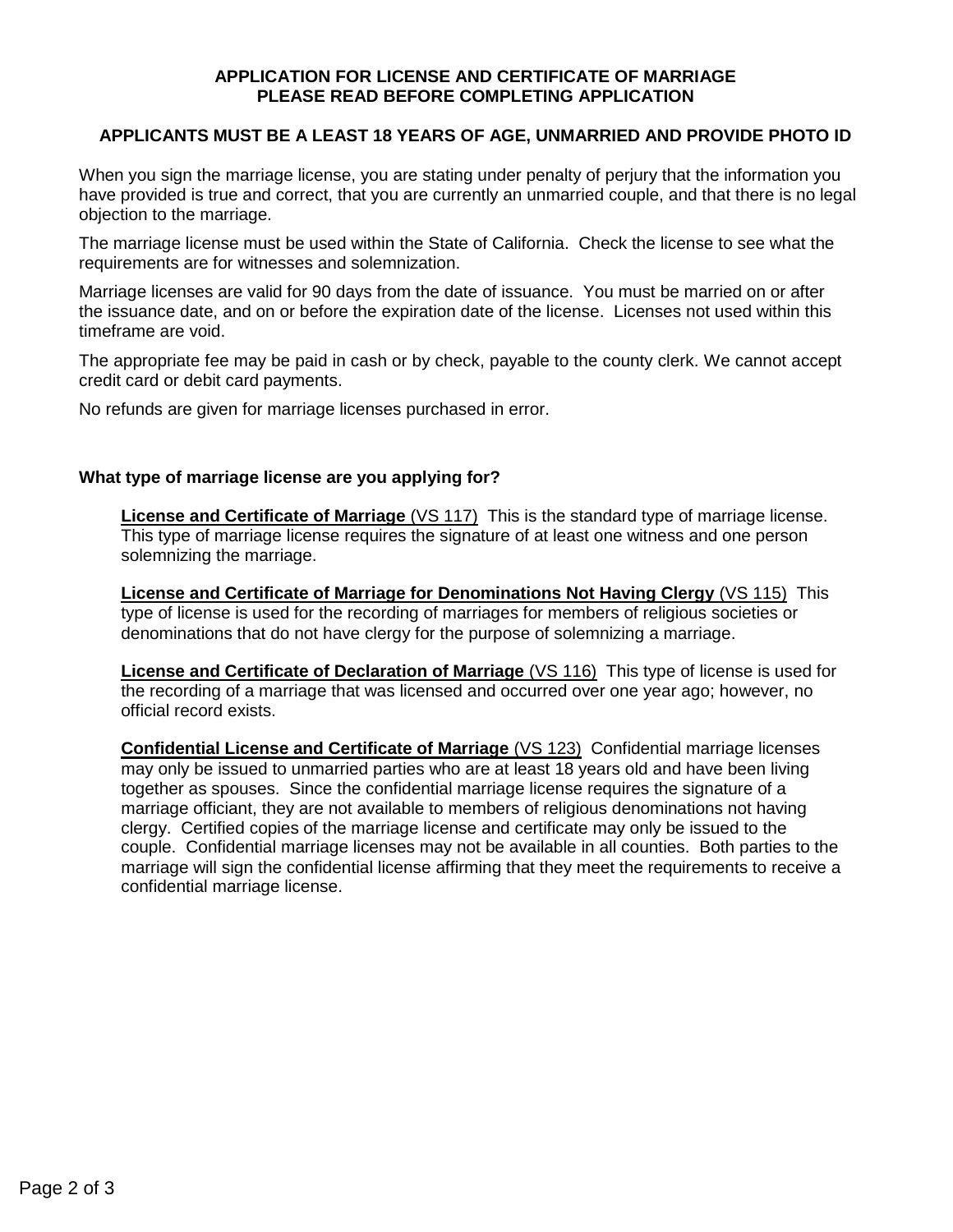#### **Changing Your Name**

Please read the following important information about name changes **BEFORE** completing your marriage license application. Changes to your name **CANNOT** be made once your license is issued.

County Clerk staff cannot advise you on how to complete the marriage license application as it relates to your entry of a new name or retention of your former name on the marriage license application.

#### **The Name Equality Act**

The Name Equality Act of 2007 (AB 102, Chapter 567, Statutes of 2007) gives specific rights to parties, at the time they are applying for a California marriage license, to choose and list on the marriage license the name that each party will go by after marriage.

Parties to the marriage are not required to have the same name, nor are they required to change their name.

**If one or both parties do not wish to identify a new name on the marriage license (fields 30A through 31C, as applicable), the fields on the marriage license will be completed using two single dashes. You may not change the information on the marriage license after it has been issued by the County Clerk, unless there is a clerical error.**

#### **How Does it Work?**

One or both parties to a marriage may elect to change the middle and/or last names by which that party wishes to be known after solemnization of the marriage. Each party applying for a marriage license may choose to include on their marriage license the new name in the spaces provided on the marriage license application without intent to defraud.

#### *NOTE: Changing one's name through this process can only be done at the time the marriage license is issued.*

#### **Each party to the marriage** *may* **adopt any of the following** *last names:*

- The current last name of the other spouse.
- The last name of either spouse given at birth.
- A name combining into a single last name all or a segment of the current last name or the last name of either spouse given at birth.
- A hyphenated combination of last names.

#### **Each party to the marriage** *may* **adopt any of the following** *middle names:*

- The current last name of either spouse.
- The last name of either spouse given at birth.
- A hyphenated combination of the current middle name and the current last name of the person or spouse.
- A hyphenated combination of the current middle name and the birth last name of the person or spouse.

#### **What You Cannot Do**

- You may **NOT** change your first name using this process.
- You may **NOT** amend the marriage license after it has been issued to add or change the name you wish to be known as after you are married. The name you indicate on the marriage license application will be your name on the marriage license/certificate and cannot be changed by the County Clerk.

#### **Use of Your Marriage License**

The marriage certificate is used by multiple local, state, federal and private agencies, each of which have different rules and/or regulations regarding what documents are acceptable to change your name on their records following marriage. It is recommended that you contact these agencies to verify their requirements **prior to applying for your marriage license.**

For your protection, if you have **any** questions regarding whether you should or should not list your new name on the marriage license application, and/or how the Name Equality Act of 2007 may affect you, please consult an attorney **prior to applying for your marriage license.**